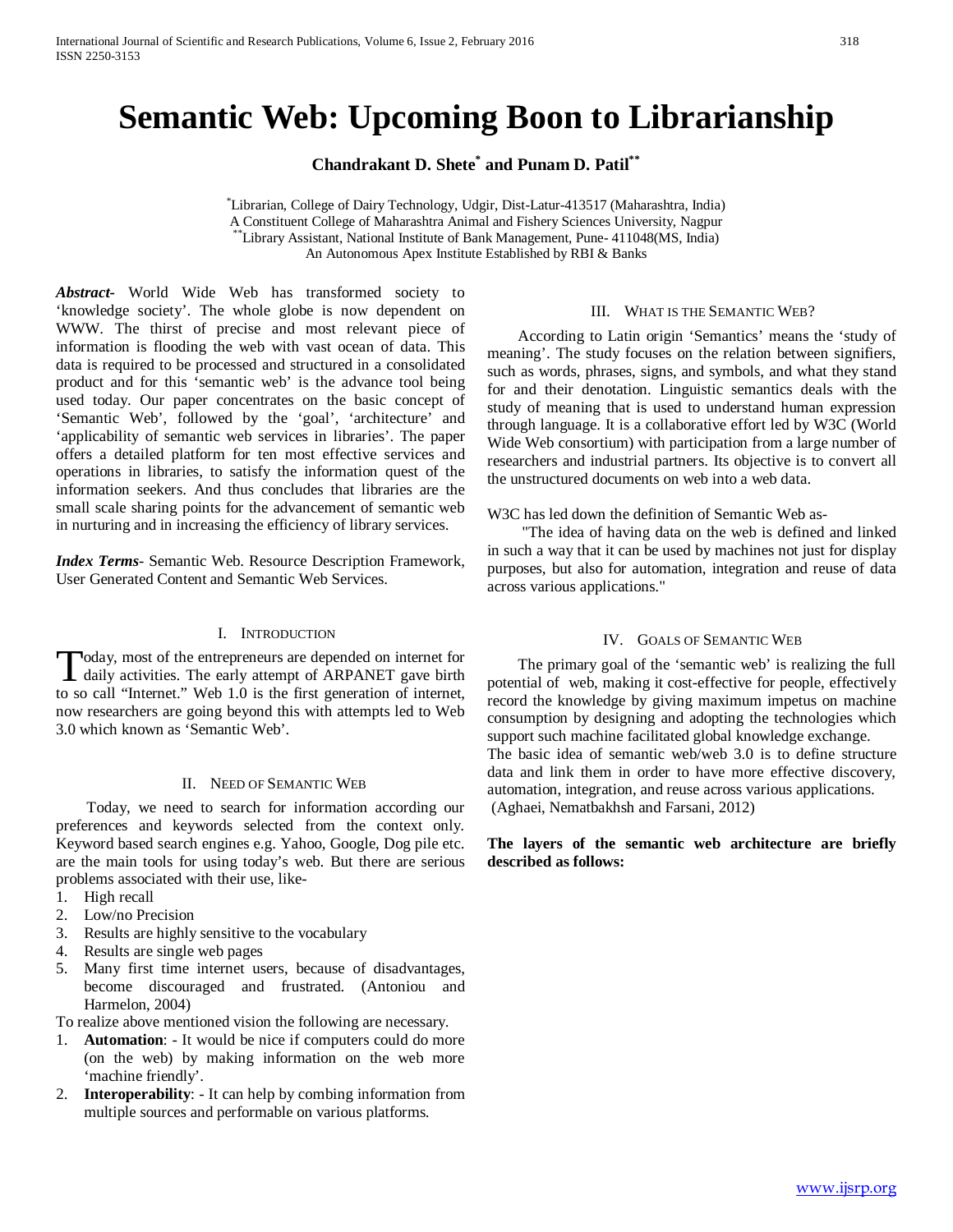

**Figure No:1 The layers of the semantic web architecture**

## **1. Unicode and URI**

 Unicode is used to represent any character uniquely i.e., whether this character was written by any language and 'Uniform Resource Identifiers '(URI) are unique identifiers for resources of all types. The functionality of 'Unicode' and 'URI' could be described as the provision of a unique identification mechanism within the language stack for the semantic web.

# **2. Extensible Mark-up Language**

 XML and its related standards, such as namespaces (NS), and schemas are used to form a common means to structure data on the web without any communication between the meanings of the data. XML is used as a base syntax for other technologies developed for the upper layers of the semantic web. NS is used to identify and distinguish different XML elements of different vocabularies. It supports mixing of different elements from various vocabularies to do a specific function. XML schema assures that the received information is according to the sent information when two applications at this level exchange information together.

# **3. Resource Description Framework**

 RDF is a simple data model that uses URIs to identify webbased resources and describes relationships between the resources in terms of named properties and values. Generally, the RDF family supports interoperability at the semantic level. RDF developments consist of the base web language, so that agents are able to make logical inferences to perform functions based on metadata.

# **4. RDF Schema**

 It provides a predefined, basic type system for RDF models. It describes classes and properties of the resources in the basic RDF model. RDF Schema provides a simple reasoning framework to infer types of resources.

## **5. Ontology**

 The ontology layer describes properties and the relation between properties and different. Ontology can be defined as a collection of terms used to describe a specific domain with the ability of inference.

# **6. Logic and Proof**

 This layer is on top of the ontology structure to make new inferences by an automatic reasoning system. The agents are able to make deductions as to whether particular resources satisfy their requirements by using such the reasoning systems

# **7. Trust**

 The last layer of the stack addresses is 'trust' in order to provide an assurance of quality of the information on the web and a degree of confidence in the resource which is providing these information.Semantic web is not limited to publish data on the web; it is about making links to connect the related data.

## **Resemblances between Semantic Web and Libraries:**

 "Internet [Web] has been described as a library with all the books tossed on the floor" (Wilson, 2000). Semantic Web and Libraries shows quite good percentage of resemblance for each other because of following reasons:

- 1. Information Explosion has resulted to the development and modification of both.
- 2. Making Information easily accessible to remote information seekers, satisfactory services on demand and in anticipation and discovery of knowledge are the key missions of both 'Library and Semantic Web'.
- 3. Collaborative and Cooperative spirit are the most depended factors for the effective facilitation of both.
- 4. The need of 'national and international standards have led to the advancement in 'libraries as well as semantic web'.
- 5. Semantic Web as well as Libraries both forms the base as society's fabric.

 Above five similarities are concrete enough to justify the work on application and inclusion of semantic web in library operations and services.

## V. SEMANTIC WEB SERVICES IN LIBRARIES

 Due in part to rapid changes in technologies and their enthusiastic uptake by manyparts of the community, libraries are in a constant state of flux when it comes to engaging with and utilising new technologies in ways that are relevant to our users and our key goals as organisations. We cannot afford to lag behind, and barely keeping up is not a satisfactory outcome either. Web 3.0 has already integrated itself into our online lives, through new generation social media applications, the semantic web, and easier information finding and sharing. Library 3.0 is still under development. The semantic web has changed the face of the internet, and will continue to change and develop the way libraries conduct their online business and deliver services such as OPAC and federated searching. Some of the semantic web services initiated by libraries as-

# **1) User-generated content**

 The use of social media in libraries for incorporating 'usergenerated content' (UGC) is not a new concept. Social media uses web-based technologies to turn communication into interactive dialogue. A library OPAC/website was previously just one-on-one experience, but now is 'many to many' interaction. Libraries should embrace 'user-generated content' as a way of positioning themselves as an online community space. Users are already generating their own content – so why not to direct more of this traffic to libraries? There are many advantages of user generated content. The technology is usually cheap; it can be included as an add-on in many 'Library Management Software' and will probably become an automatic inclusion within ten years. A benefit of 'user-generated content' is that it is an easy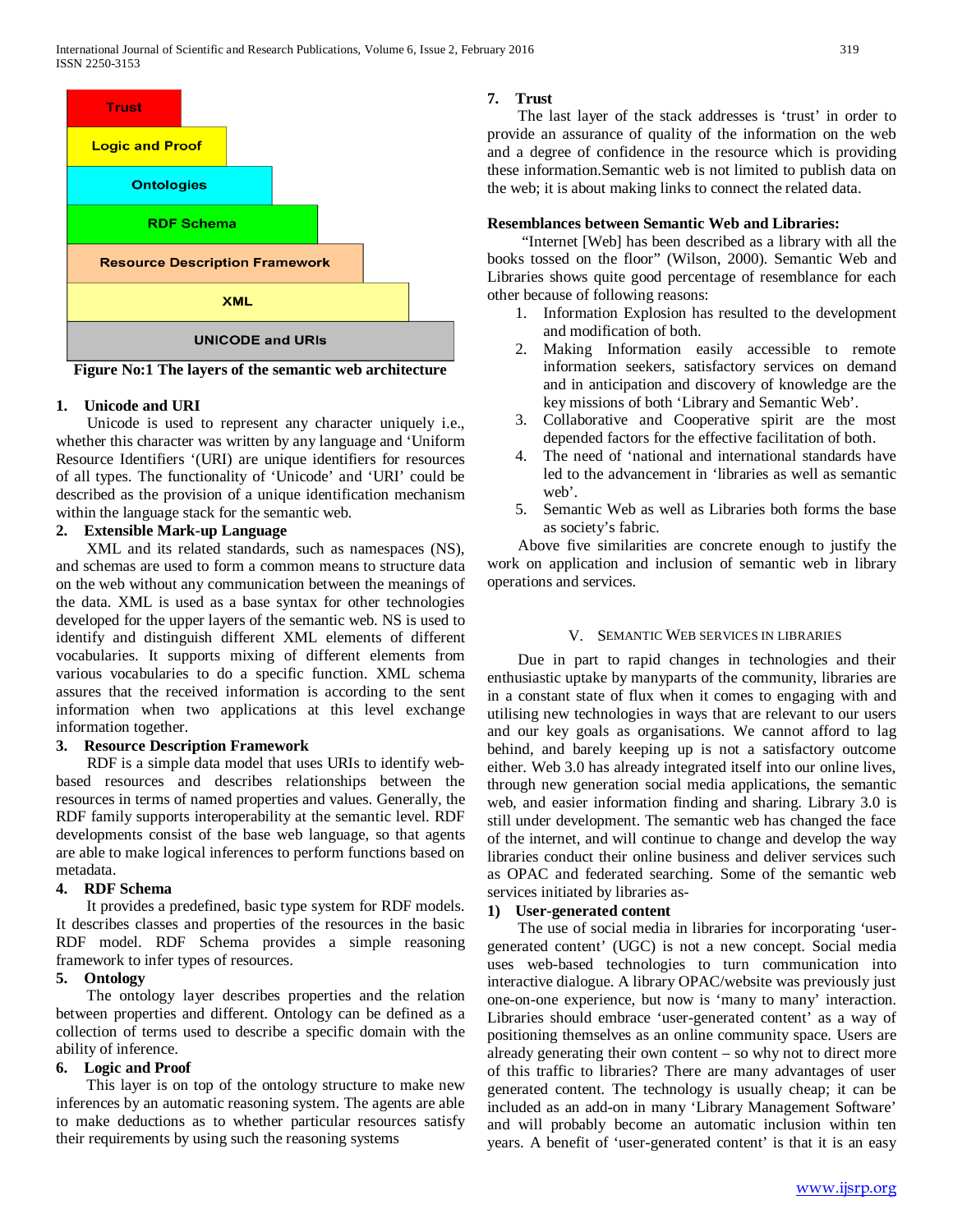way for library users to have their say on a topic and to have an online presence in their local community. Social media also provides an online community that extends beyond the physical space of the library. Libraries need to examine new ways to interact with their users through the use of programs that allow for user-generated content. This is an opportunity for libraries to develop more of an online presence and become more integrated with the semantic web.

## **2) Federated Search and Beyond**

 Beyond library, searching is now a part of everyday life as people spend increasing amounts of time online and use mobile devices to connect with people and information. Search will be everywhere, but invisible, contextualised, and personalised. Federated Search can help users



## **Figure No:2 Federated Search of Three Search Engines**

search over a wider range of resources instantly, and helps users take greater advantage of online resources offered by libraries; many users don't go beyond the catalogue. Many online databases need different logins, look vastly different and search displays result in different ways. It would be easier for users to have all the search results displayed in one place and in one way, much as a Google search does. This would mean faster search results for users, and a better range of resources used, as often the online resources libraries subscribe to are top peer-reviewed journals.

 Libraries need to move towards 'federated search' to come in line with what people are doing on the web now. This more democratic approach to information searching means that library resources are more accessible to a wider range of people. As more users log into library websites using mobiles and/or mobile devices, it also makes more sense to have a quick and easy search facility. Libraries can help be a part of this process by reexamining the way our users search our collections and how they use these search results, then, most importantly, use this information to lobby for changes in library management systems.

# **3) Mobile library catalogues**

 The use of mobile phones and mobile applications has increased dramatically over the past 10 years. This is an era of information access that libraries need to support and engage in more fully. Users can also text themselves the details of an item, rather than printing or writing down the details. All libraries should cater to users who access their library through their phones or other mobile devices. Developing an app is not necessary in most cases; rather, making the website/catalogue clear and easy to move around should suffice. It is important for

libraries to be aware of this trend and make changes to their web presence to meet this transformation in library user practice.

## **4) Knowledge management**

 Application of semantic web will allow much more advanced knowledge management system. Knowledge will be organized in conceptual spaces according to its meaning. Automated tools will support maintenance by checking for inconsistencies and extracting new knowledge. Query answering over several documents will be supported. Defining who will view parts of information (even parts of documents) will be possible with semantic web knowledge management.

#### **5) Library Portals**

 The use of semantic web technologies in developing Library portal facilitates users search, access, and retrieve learning resources. The portal should aim to provide access to a coalition of learning repositories with learning resources available in different formats. The large collections of learning resources are semantically annotated adopting various technologies that facilitate user's access to the content in one or more learning repositories.

## 6) **Downloadable**

 An iPod and Smart phone devices are in multi-use. These are becoming e-readers, GPS units, cameras, and information storage units as well as communication devices. Worldwide consumer behaviour suggests that downloadable books are becoming as popular, or more so, than print versions, although any prediction that downloadable will completely replace the print copies does not seem likely. They are existing and will exist side by side. We can expect the demand for the instant supply of content and information to impact on our collections and loans. Libraries must consider many things while introducing downloadable material to their collections, not the list of which is the current shortage of online content and digital rights management challenges. Publishers, authors and book sellers are sorting their way through the questions of ISBNs for eBooks, Meta data, territorial rights, orphan works and rights standards. Libraries also need to strategize, how they manage things like publishers introducing 'Non-library-friendly policies'.

## **7) Print on Demand**

 Print on Demand (POD) model is diversifying to include projects for out-of-print, rare, precious and inaccessible product. **8) QR Codes**

# QR codes, or 'quick response codes', might just be that little thing. Although they have been around for years, with the increased ownership of Smartphone they seem set to become commonly used for all sorts of reasons. QR codes are 2 dimensional barcode when scanned by a mobile device; gets linked to the resource the creator intended, it could be website, email address, phone number, coordinates on a map. There is need of a mobile device, with a camera, an Internet connection and QR code reader (an app) to make use of QR codes. And thus

are used a lot in advertising, real estate signs etc. Potentially, QR codes can be used to give direction to where items are on the shelf and if necessary, used on the shelves themselves if the physical item is out – our customers could scan the code and reserve the item via the catalogue, or download the item immediately in the form of an eBook. Currently, the main use of QR codes in libraries around the world could be /is for following activities: